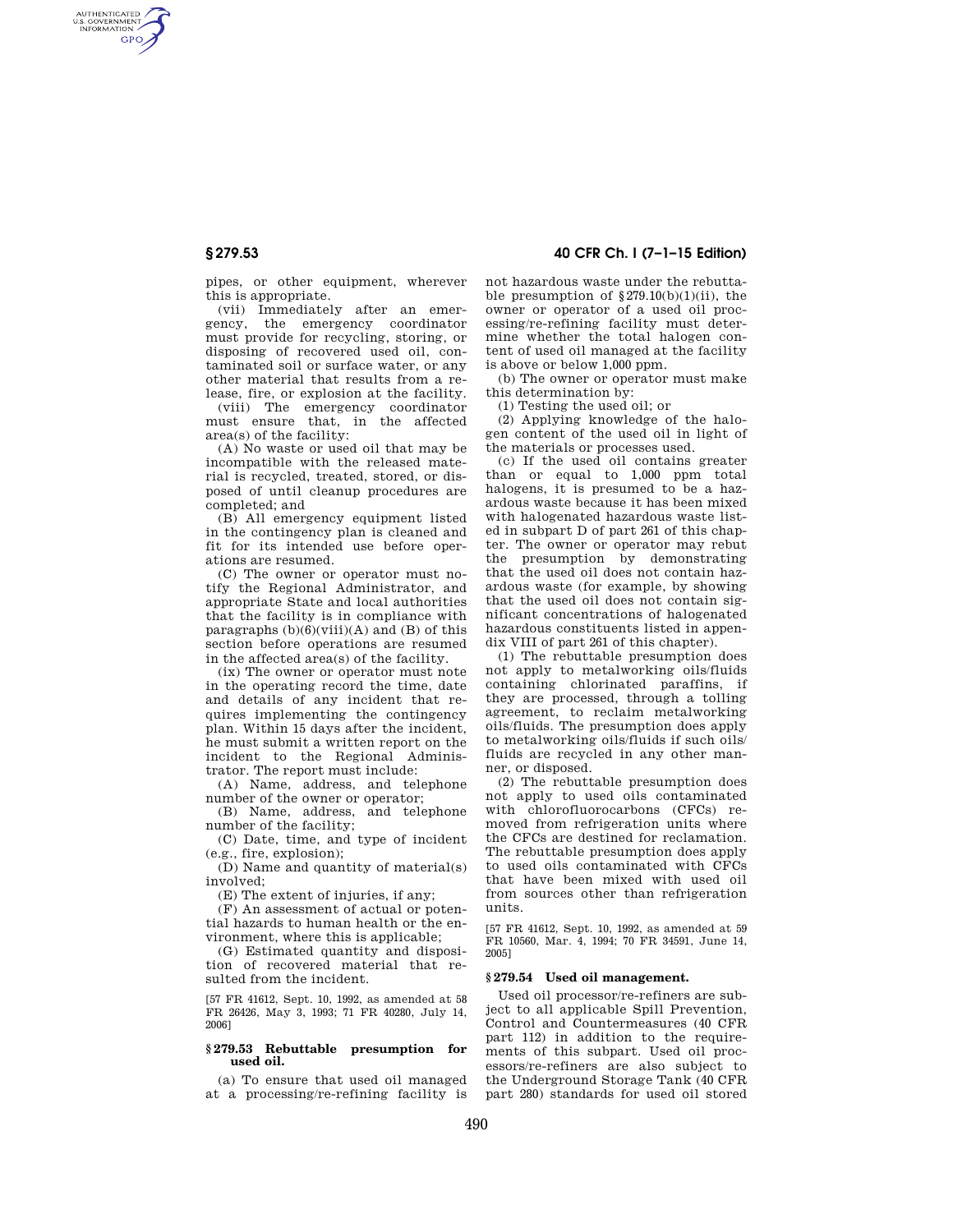## **Environmental Protection Agency § 279.54**

in underground tanks whether or not the used oil exhibits any characteristics of hazardous waste, in addition to the requirements of this subpart.

(a) *Management units.* Used oil processors/re-refiners may not store used oil in units other than tanks, containers, or units subject to regulation under part 264 or 265 of this chapter.

(b) *Condition of units.* Containers and aboveground tanks used to store or process used oil at processing and rerefining facilities must be:

(1) In good condition (no severe rusting, apparent structural defects or deterioration); and

(2) Not leaking (no visible leaks).

(c) *Secondary containment for containers.* Containers used to store or process used oil at processing and rerefining facilities must be equipped with a secondary containment system.

(1) The secondary containment system must consist of, at a minimum:

(i) Dikes, berms or retaining walls; and

(ii) A floor. The floor must cover the entire area within the dike, berm, or retaining wall; or

(iii) An equivalent secondary containment system.

(2) The entire containment system, including walls and floor, must be sufficiently impervious to used oil to prevent any used oil released into the containment system from migrating out of the system to the soil, groundwater, or surface water.

(d) *Secondary containment for existing aboveground tanks.* Existing aboveground tanks used to store or process used oil at processing and re-refining facilities must be equipped with a secondary containment system.

(1) The secondary containment system must consist of, at a minimum:

(i) Dikes, berms or retaining walls; and

(ii) A floor. The floor must cover the entire area within the dike, berm, or retaining wall except areas where existing portions of the tank meet the ground; or

(iii) An equivalent secondary containment system.

(2) The entire containment system, including walls and floor, must be sufficiently impervious to used oil to prevent any used oil released into the con-

tainment system from migrating out of the system to the soil, groundwater, or surface water.

(e) *Secondary containment for new aboveground tanks.* New aboveground tanks used to store or process used oil at processing and re-refining facilities must be equipped with a secondary containment system.

(1) The secondary containment system must consist of, at a minimum:

(i) Dikes, berms or retaining walls; and

(ii) A floor. The floor must cover the entire area within the dike, berm, or retaining wall; or

(iii) An equivalent secondary containment system.

(2) The entire containment system, including walls and floor, must be sufficiently impervious to used oil to prevent any used oil released into the containment system from migrating out of the system to the soil, groundwater, or surface water.

(f) *Labels.* (1) Containers and aboveground tanks used to store or process used oil at processing and re-refining facilities must be labeled or marked clearly with the words ''Used Oil.''

(2) Fill pipes used to transfer used oil into underground storage tanks at processing and re-refining facilities must be labeled or marked clearly with the words ''Used Oil.''

(g) *Response to releases.* Upon detection of a release of used oil to the environment that is not subject to the requirements of part 280, subpart F of this chapter and which has occurred after the effective date of the recycled used oil management program in effect in the State in which the release is located, an owner/operator must perform the following cleanup steps:

(1) Stop the release;

(2) Contain the released used oil;

(3) Clean up and manage properly the released used oil and other materials; and

(4) If necessary, repair or replace any leaking used oil storage containers or tanks prior to returning them to service.

(h) *Closure*—(1) *Aboveground tanks.*  Owners and operators who store or process used oil in aboveground tanks must comply with the following requirements: